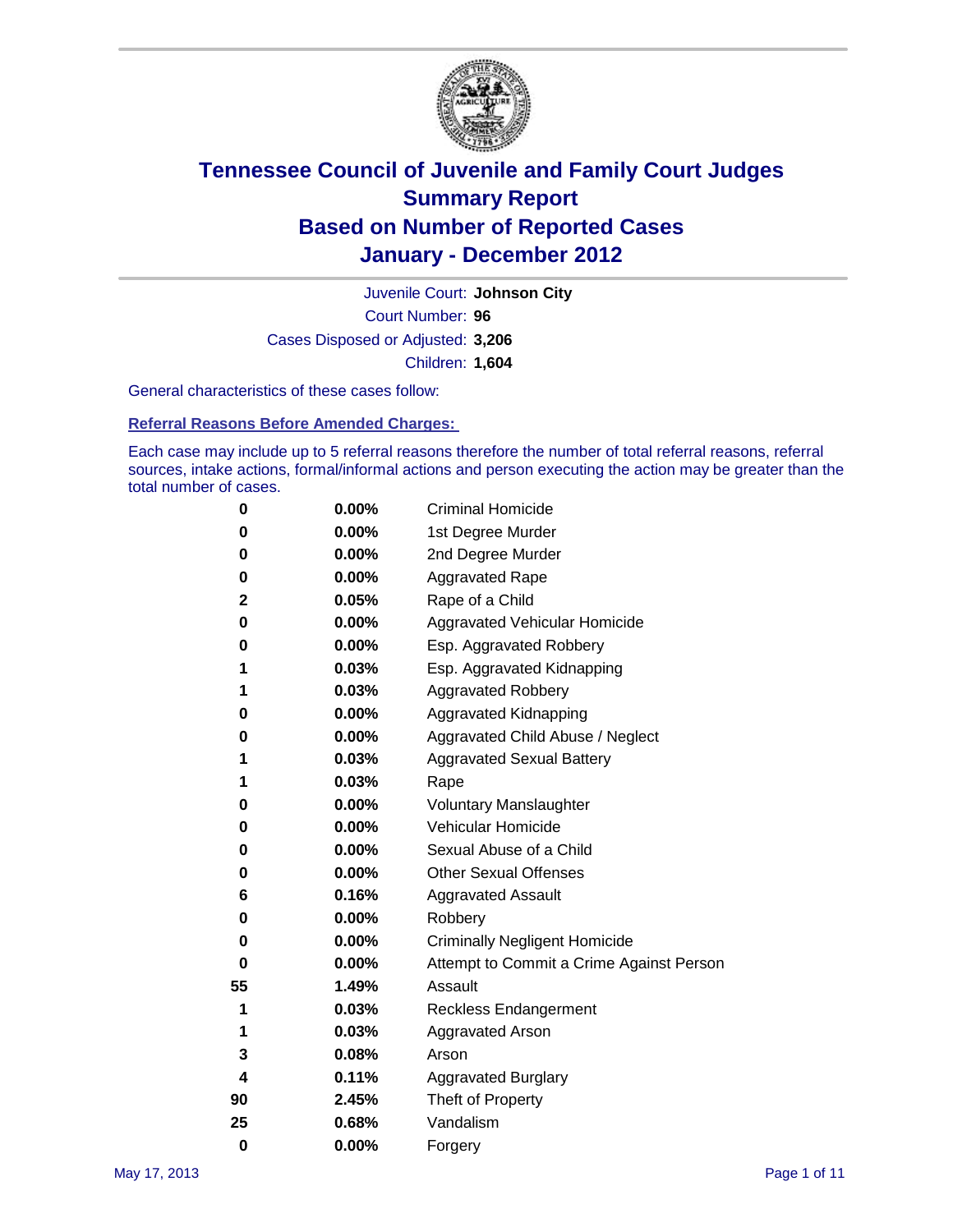

Court Number: **96** Juvenile Court: **Johnson City** Cases Disposed or Adjusted: **3,206** Children: **1,604**

#### **Referral Reasons Before Amended Charges:**

Each case may include up to 5 referral reasons therefore the number of total referral reasons, referral sources, intake actions, formal/informal actions and person executing the action may be greater than the total number of cases.

| 0     | 0.00%    | <b>Worthless Checks</b>                                     |
|-------|----------|-------------------------------------------------------------|
| 0     | 0.00%    | Illegal Possession / Fraudulent Use of Credit / Debit Cards |
| 13    | 0.35%    | <b>Burglary</b>                                             |
| 0     | $0.00\%$ | Unauthorized Use of a Vehicle                               |
| 0     | $0.00\%$ | <b>Cruelty to Animals</b>                                   |
| 1     | 0.03%    | Sale of Controlled Substances                               |
| 17    | 0.46%    | <b>Other Drug Offenses</b>                                  |
| 14    | 0.38%    | Possession of Controlled Substances                         |
| 0     | $0.00\%$ | <b>Criminal Attempt</b>                                     |
| 5     | 0.14%    | Carrying Weapons on School Property                         |
| 6     | 0.16%    | Unlawful Carrying / Possession of a Weapon                  |
| 2     | 0.05%    | <b>Evading Arrest</b>                                       |
| 1     | 0.03%    | Escape                                                      |
| 1     | 0.03%    | Driving Under Influence (DUI)                               |
| 23    | 0.63%    | Possession / Consumption of Alcohol                         |
| 3     | 0.08%    | Resisting Stop, Frisk, Halt, Arrest or Search               |
| 0     | $0.00\%$ | <b>Aggravated Criminal Trespass</b>                         |
| 5     | 0.14%    | Harassment                                                  |
| 0     | 0.00%    | Failure to Appear                                           |
| 1     | 0.03%    | Filing a False Police Report                                |
| 4     | 0.11%    | Criminal Impersonation                                      |
| 38    | 1.03%    | <b>Disorderly Conduct</b>                                   |
| 9     | 0.24%    | <b>Criminal Trespass</b>                                    |
| 7     | 0.19%    | <b>Public Intoxication</b>                                  |
| 0     | 0.00%    | Gambling                                                    |
| 1,043 | 28.34%   | Traffic                                                     |
| 1     | 0.03%    | Local Ordinances                                            |
| 0     | 0.00%    | Violation of Wildlife Regulations                           |
| 84    | 2.28%    | Contempt of Court                                           |
| 146   | 3.97%    | Violation of Probation                                      |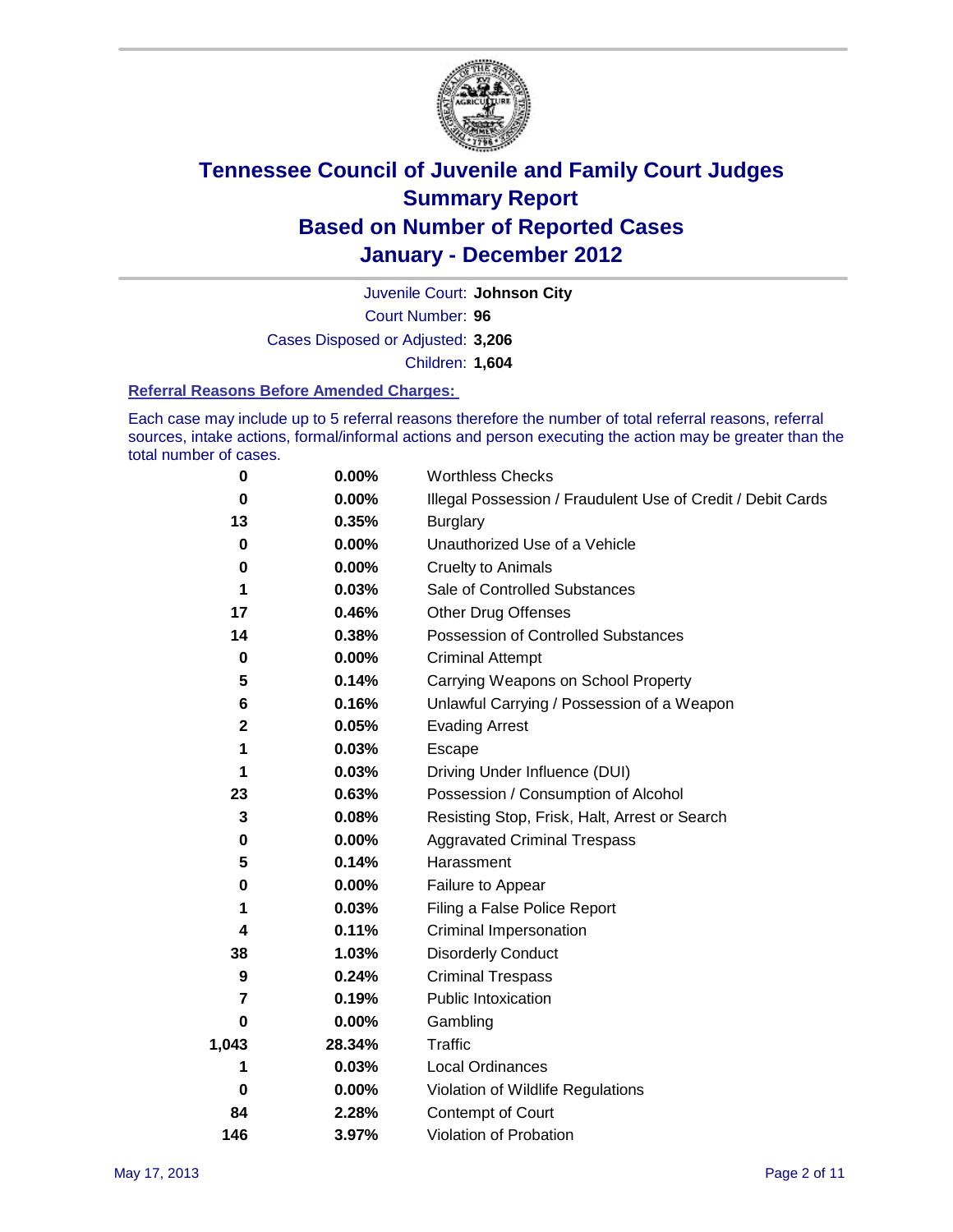

Court Number: **96** Juvenile Court: **Johnson City** Cases Disposed or Adjusted: **3,206** Children: **1,604**

#### **Referral Reasons Before Amended Charges:**

Each case may include up to 5 referral reasons therefore the number of total referral reasons, referral sources, intake actions, formal/informal actions and person executing the action may be greater than the total number of cases.

| 28          | 0.76%    | Violation of Aftercare                 |
|-------------|----------|----------------------------------------|
| 36          | 0.98%    | <b>Unruly Behavior</b>                 |
| 82          | 2.23%    | Truancy                                |
| 8           | 0.22%    | In-State Runaway                       |
| $\mathbf 0$ | $0.00\%$ | Out-of-State Runaway                   |
| 21          | 0.57%    | Possession of Tobacco Products         |
| 0           | 0.00%    | Violation of a Valid Court Order       |
| 0           | $0.00\%$ | <b>Violation of Curfew</b>             |
| 0           | 0.00%    | Sexually Abused Child                  |
| 0           | 0.00%    | <b>Physically Abused Child</b>         |
| 313         | 8.51%    | Dependency / Neglect                   |
| 31          | 0.84%    | <b>Termination of Parental Rights</b>  |
| 27          | 0.73%    | <b>Violation of Pretrial Diversion</b> |
| 11          | 0.30%    | Violation of Informal Adjustment       |
| 901         | 24.48%   | <b>Judicial Review</b>                 |
| 0           | 0.00%    | <b>Administrative Review</b>           |
| 182         | 4.95%    | <b>Foster Care Review</b>              |
| 103         | 2.80%    | Custody                                |
| 61          | 1.66%    | Visitation                             |
| 58          | 1.58%    | Paternity / Legitimation               |
| 66          | 1.79%    | <b>Child Support</b>                   |
| 107         | 2.91%    | <b>Request for Medical Treatment</b>   |
| 0           | 0.00%    | <b>Consent to Marry</b>                |
| 30          | 0.82%    | Other                                  |
| 3,680       | 100.00%  | <b>Total Referrals</b>                 |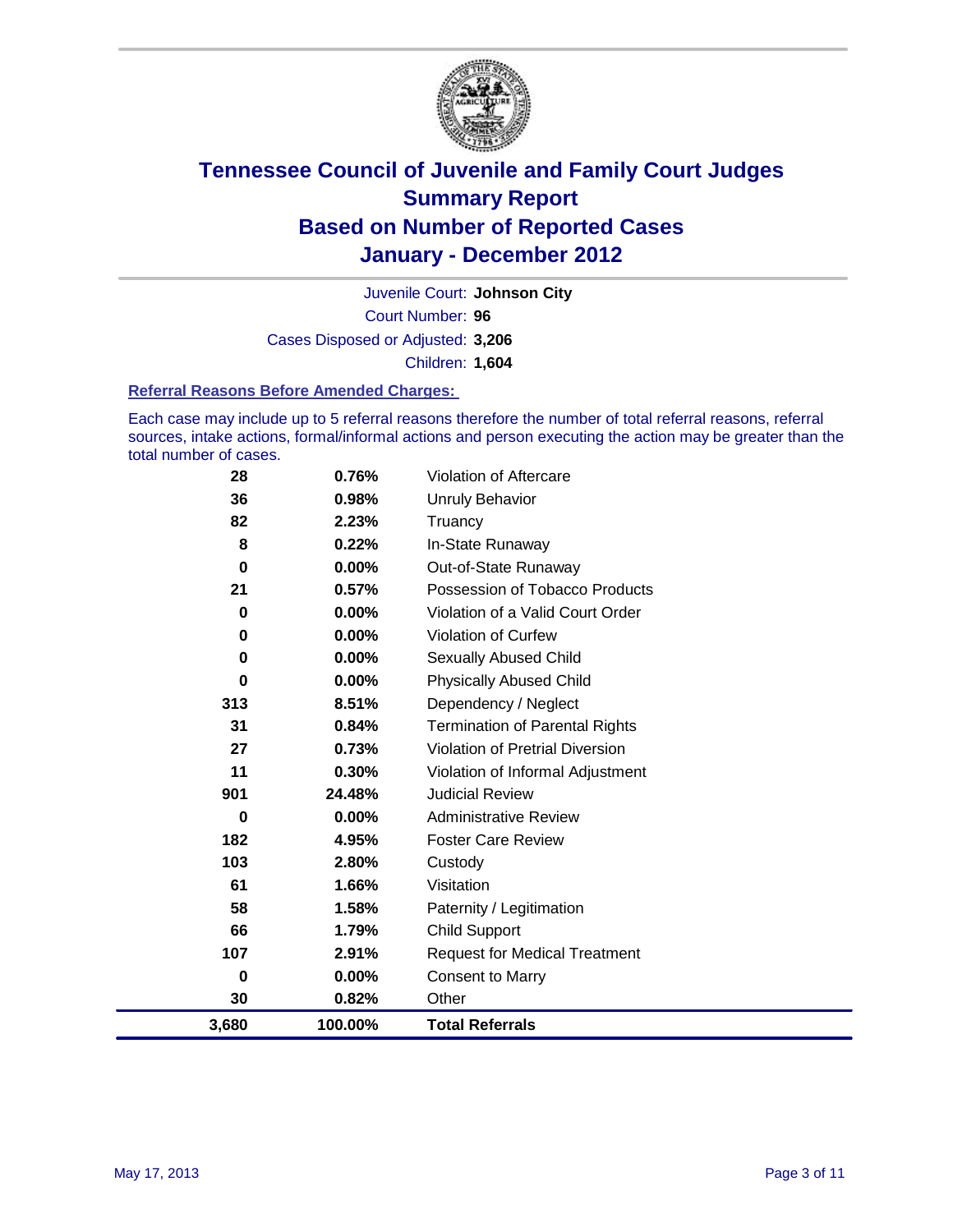

| Juvenile Court: Johnson City      |                            |                                   |  |  |  |
|-----------------------------------|----------------------------|-----------------------------------|--|--|--|
|                                   | <b>Court Number: 96</b>    |                                   |  |  |  |
| Cases Disposed or Adjusted: 3,206 |                            |                                   |  |  |  |
|                                   | Children: 1,604            |                                   |  |  |  |
|                                   | <b>Referral Sources: 1</b> |                                   |  |  |  |
| 1,312                             | 35.65%                     | Law Enforcement                   |  |  |  |
| 282                               | 7.66%                      | Parents                           |  |  |  |
| 127                               | 3.45%                      | <b>Relatives</b>                  |  |  |  |
| 10                                | 0.27%                      | Self                              |  |  |  |
| 96                                | 2.61%                      | School                            |  |  |  |
| $\mathbf{2}$                      | 0.05%                      | <b>CSA</b>                        |  |  |  |
| 709                               | 19.27%                     | <b>DCS</b>                        |  |  |  |
| $\bf{0}$                          | 0.00%                      | <b>Other State Department</b>     |  |  |  |
| 115                               | 3.13%                      | <b>District Attorney's Office</b> |  |  |  |
| 762                               | 20.71%                     | <b>Court Staff</b>                |  |  |  |
| $\bf{0}$                          | 0.00%                      | Social Agency                     |  |  |  |
| 17                                | 0.46%                      | <b>Other Court</b>                |  |  |  |
| 80                                | 2.17%                      | Victim                            |  |  |  |
| 9                                 | 0.24%                      | Child & Parent                    |  |  |  |
| 107                               | 2.91%                      | Hospital                          |  |  |  |
| $\mathbf{2}$                      | 0.05%                      | Unknown                           |  |  |  |
| 50                                | 1.36%                      | Other                             |  |  |  |
| 3,680                             | 100.00%                    | <b>Total Referral Sources</b>     |  |  |  |

### **Age of Child at Referral: 2**

| 1,604 | 100.00% | <b>Total Child Count</b> |
|-------|---------|--------------------------|
| 0     | 0.00%   | <b>Unknown</b>           |
| 8     | 0.50%   | Ages 19 and Over         |
| 462   | 28.80%  | Ages 17 through 18       |
| 411   | 25.62%  | Ages 15 through 16       |
| 168   | 10.47%  | Ages 13 through 14       |
| 103   | 6.42%   | Ages 11 through 12       |
| 452   | 28.18%  | Ages 10 and Under        |
|       |         |                          |

<sup>1</sup> If different than number of Referral Reasons (3680), verify accuracy of your court's data.

<sup>2</sup> One child could be counted in multiple categories, verify accuracy of your court's data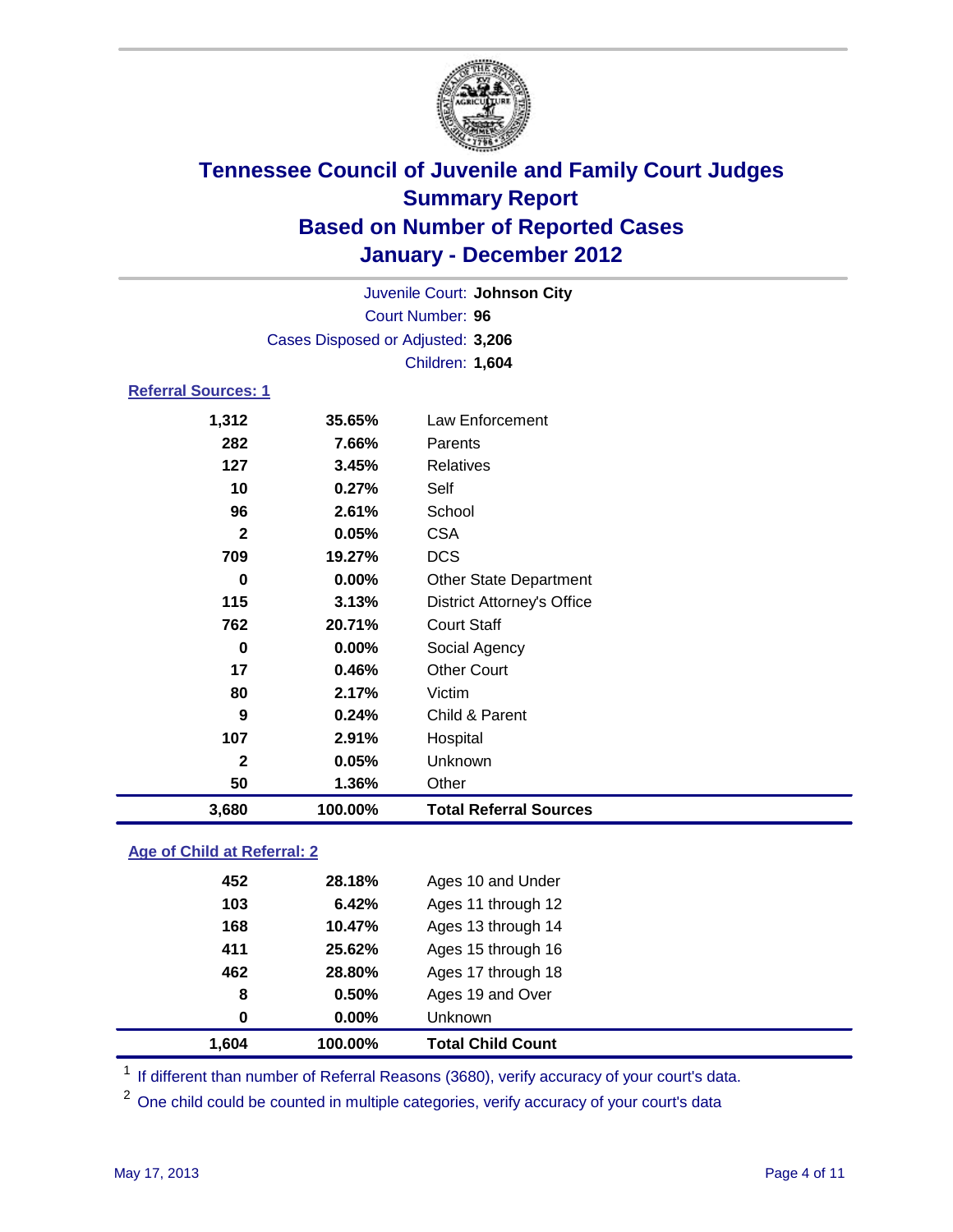

| Juvenile Court: Johnson City            |                                   |                          |  |  |
|-----------------------------------------|-----------------------------------|--------------------------|--|--|
| Court Number: 96                        |                                   |                          |  |  |
|                                         | Cases Disposed or Adjusted: 3,206 |                          |  |  |
|                                         |                                   | Children: 1,604          |  |  |
| Sex of Child: 1                         |                                   |                          |  |  |
| 877                                     | 54.68%                            | Male                     |  |  |
| 718                                     | 44.76%                            | Female                   |  |  |
| 9                                       | 0.56%                             | Unknown                  |  |  |
| 1,604                                   | 100.00%                           | <b>Total Child Count</b> |  |  |
| Race of Child: 1                        |                                   |                          |  |  |
| 1,287                                   | 80.24%                            | White                    |  |  |
| 119                                     | 7.42%                             | African American         |  |  |
| 5                                       | 0.31%                             | Native American          |  |  |
| $\overline{7}$                          | 0.44%                             | Asian                    |  |  |
| 89                                      | 5.55%                             | Mixed                    |  |  |
| 97                                      | 6.05%                             | Unknown                  |  |  |
| 1,604                                   | 100.00%                           | <b>Total Child Count</b> |  |  |
| <b>Hispanic Origin: 1</b>               |                                   |                          |  |  |
| 101                                     | 6.30%                             | Yes                      |  |  |
| 1,374                                   | 85.66%                            | <b>No</b>                |  |  |
| 129                                     | 8.04%                             | Unknown                  |  |  |
| 1,604                                   | 100.00%                           | <b>Total Child Count</b> |  |  |
| <b>School Enrollment of Children: 1</b> |                                   |                          |  |  |
| 1,194                                   | 74.44%                            | Yes                      |  |  |
| 309                                     | 19.26%                            | <b>No</b>                |  |  |
| 101                                     | 6.30%                             | Unknown                  |  |  |
| 1,604                                   | 100.00%                           | <b>Total Child Count</b> |  |  |

<sup>1</sup> One child could be counted in multiple categories, verify accuracy of your court's data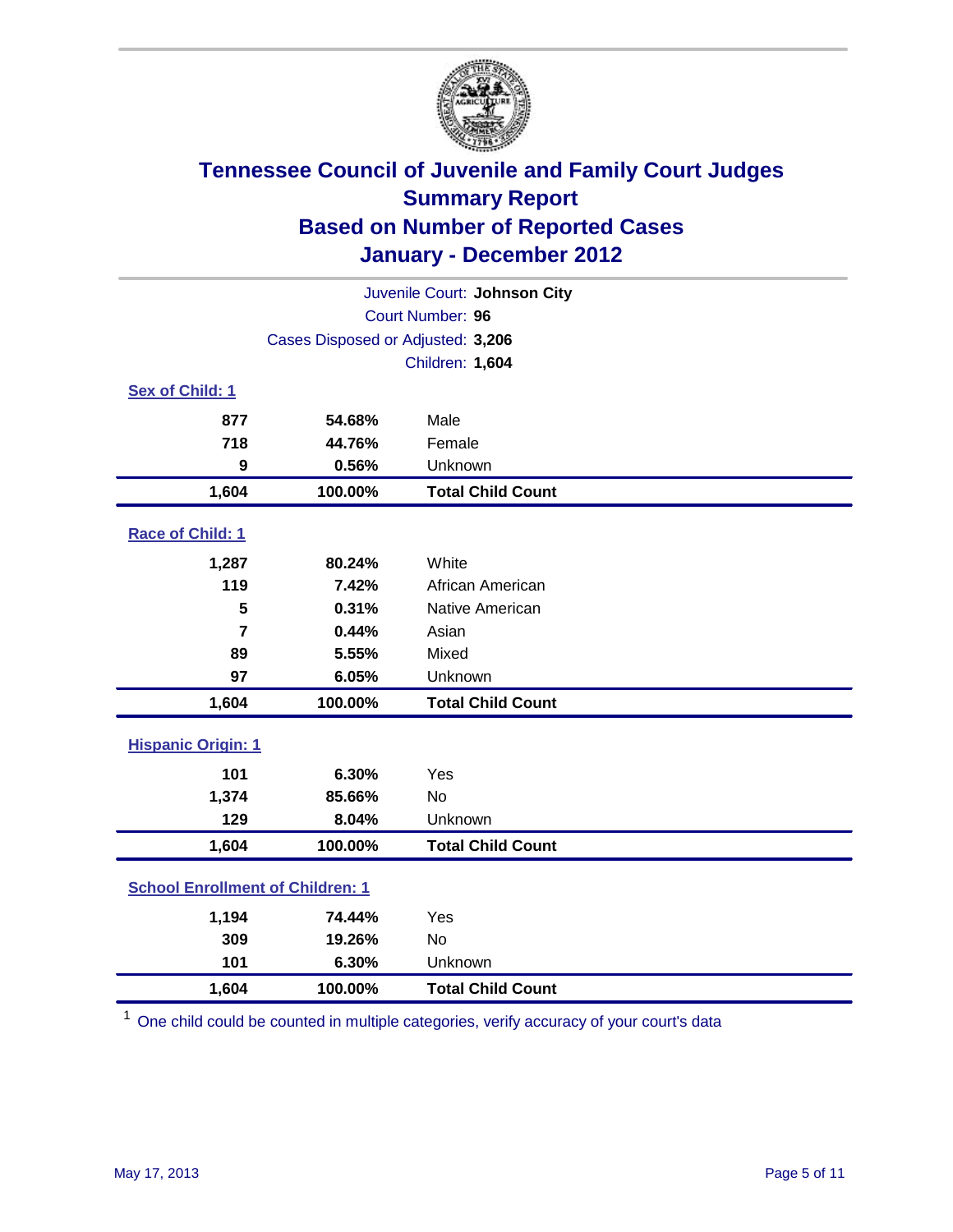

Court Number: **96** Juvenile Court: **Johnson City** Cases Disposed or Adjusted: **3,206** Children: **1,604**

### **Living Arrangement of Child at Time of Referral: 1**

| 1,604 | 100.00% | <b>Total Child Count</b>     |  |
|-------|---------|------------------------------|--|
| 17    | 1.06%   | Other                        |  |
| 95    | 5.92%   | <b>Unknown</b>               |  |
| 9     | 0.56%   | Independent                  |  |
| 4     | 0.25%   | In an Institution            |  |
| 4     | 0.25%   | In a Residential Center      |  |
| 9     | 0.56%   | In a Group Home              |  |
| 97    | 6.05%   | With Foster Family           |  |
| 3     | 0.19%   | With Adoptive Parents        |  |
| 195   | 12.16%  | <b>With Relatives</b>        |  |
| 124   | 7.73%   | With Father                  |  |
| 502   | 31.30%  | With Mother                  |  |
| 124   | 7.73%   | With Mother and Stepfather   |  |
| 37    | 2.31%   | With Father and Stepmother   |  |
| 384   | 23.94%  | With Both Biological Parents |  |
|       |         |                              |  |

#### **Type of Detention: 2**

| 3,206 | 100.00%  | <b>Total Detention Count</b> |  |
|-------|----------|------------------------------|--|
| 0     | 0.00%    | Other                        |  |
| 3,088 | 96.32%   | Does Not Apply               |  |
| 0     | $0.00\%$ | Unknown                      |  |
| 106   | 3.31%    | Psychiatric Hospital         |  |
| 0     | 0.00%    | Jail - No Separation         |  |
| 0     | $0.00\%$ | Jail - Partial Separation    |  |
| 0     | 0.00%    | Jail - Complete Separation   |  |
| 12    | 0.37%    | Juvenile Detention Facility  |  |
| 0     | $0.00\%$ | Non-Secure Placement         |  |
|       |          |                              |  |

<sup>1</sup> One child could be counted in multiple categories, verify accuracy of your court's data

<sup>2</sup> If different than number of Cases (3206) verify accuracy of your court's data.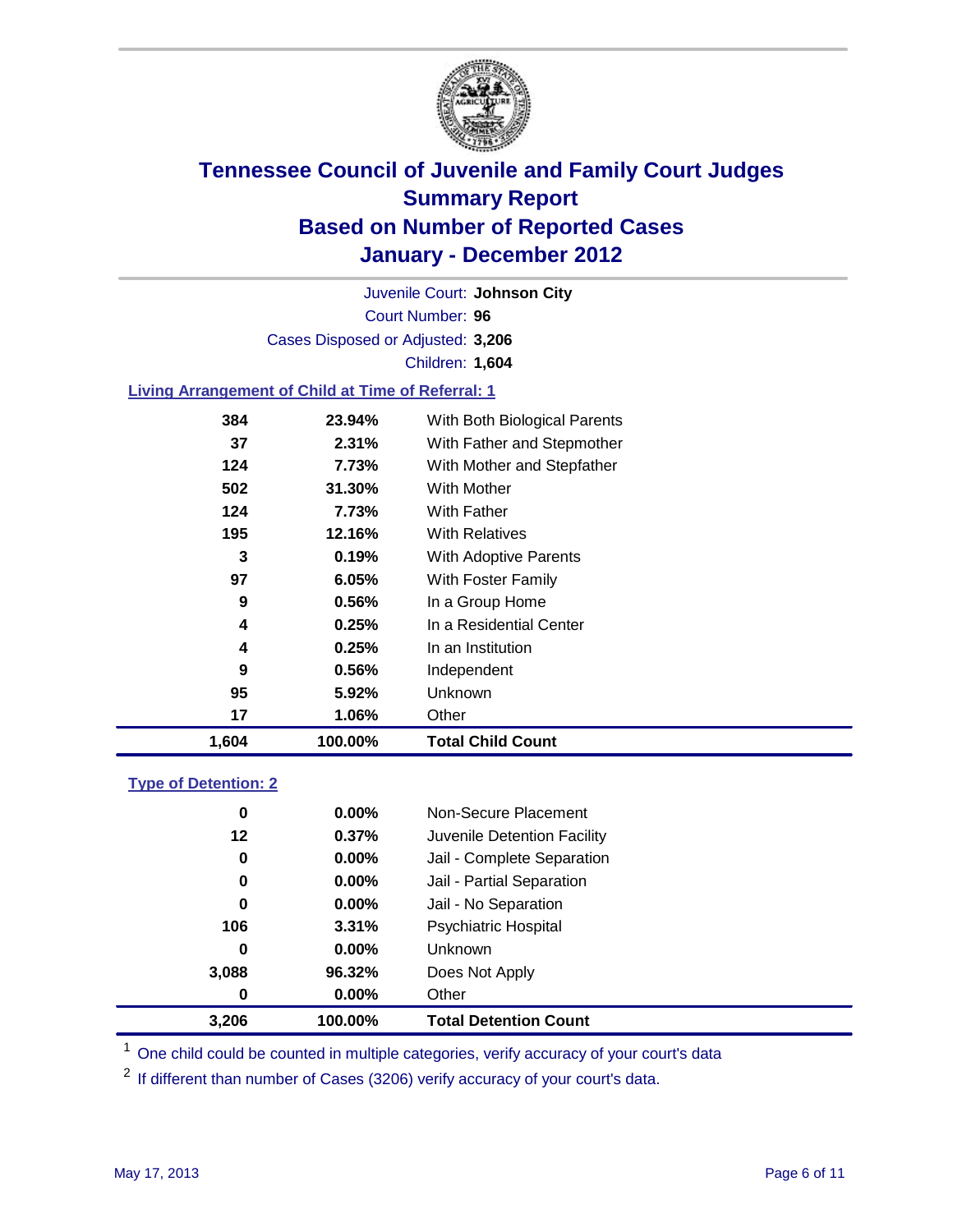

| Juvenile Court: Johnson City                       |                                   |                                      |  |  |  |
|----------------------------------------------------|-----------------------------------|--------------------------------------|--|--|--|
|                                                    | Court Number: 96                  |                                      |  |  |  |
|                                                    | Cases Disposed or Adjusted: 3,206 |                                      |  |  |  |
|                                                    | <b>Children: 1,604</b>            |                                      |  |  |  |
| <b>Placement After Secure Detention Hearing: 1</b> |                                   |                                      |  |  |  |
| 111                                                | 3.46%                             | Returned to Prior Living Arrangement |  |  |  |
| 4                                                  | 0.12%                             | Juvenile Detention Facility          |  |  |  |
| $\bf{0}$                                           | 0.00%                             | Jail                                 |  |  |  |
| $\mathbf{2}$                                       | 0.06%                             | Shelter / Group Home                 |  |  |  |
| $\mathbf 0$                                        | 0.00%                             | <b>Foster Family Home</b>            |  |  |  |
| 0                                                  | 0.00%                             | Psychiatric Hospital                 |  |  |  |
| 0                                                  | 0.00%                             | Unknown                              |  |  |  |
| 3,088                                              | 96.32%                            | Does Not Apply                       |  |  |  |
| 1                                                  | 0.03%                             | Other                                |  |  |  |
| 3,206                                              | 100.00%                           | <b>Total Placement Count</b>         |  |  |  |
|                                                    |                                   |                                      |  |  |  |
| <b>Intake Actions: 2</b>                           |                                   |                                      |  |  |  |
| 1,389                                              | 37.74%                            | <b>Petition Filed</b>                |  |  |  |
| 179                                                | 4.86%                             | <b>Motion Filed</b>                  |  |  |  |
| 1,013                                              | 27.53%                            | <b>Citation Processed</b>            |  |  |  |
| 0                                                  | 0.00%                             | Notification of Paternity Processed  |  |  |  |
| 909                                                | 24.70%                            | Scheduling of Judicial Review        |  |  |  |
| $\mathbf{2}$                                       | 0.05%                             | Scheduling of Administrative Review  |  |  |  |
| 184                                                | 5.00%                             | Scheduling of Foster Care Review     |  |  |  |
| 0                                                  | 0.00%                             | Unknown                              |  |  |  |
| $\bf{0}$                                           | 0.00%                             | Does Not Apply                       |  |  |  |
| 4                                                  | 0.11%                             | Other                                |  |  |  |
| 3,680                                              | 100.00%                           | <b>Total Intake Count</b>            |  |  |  |

<sup>1</sup> If different than number of Cases (3206) verify accuracy of your court's data.

<sup>2</sup> If different than number of Referral Reasons (3680), verify accuracy of your court's data.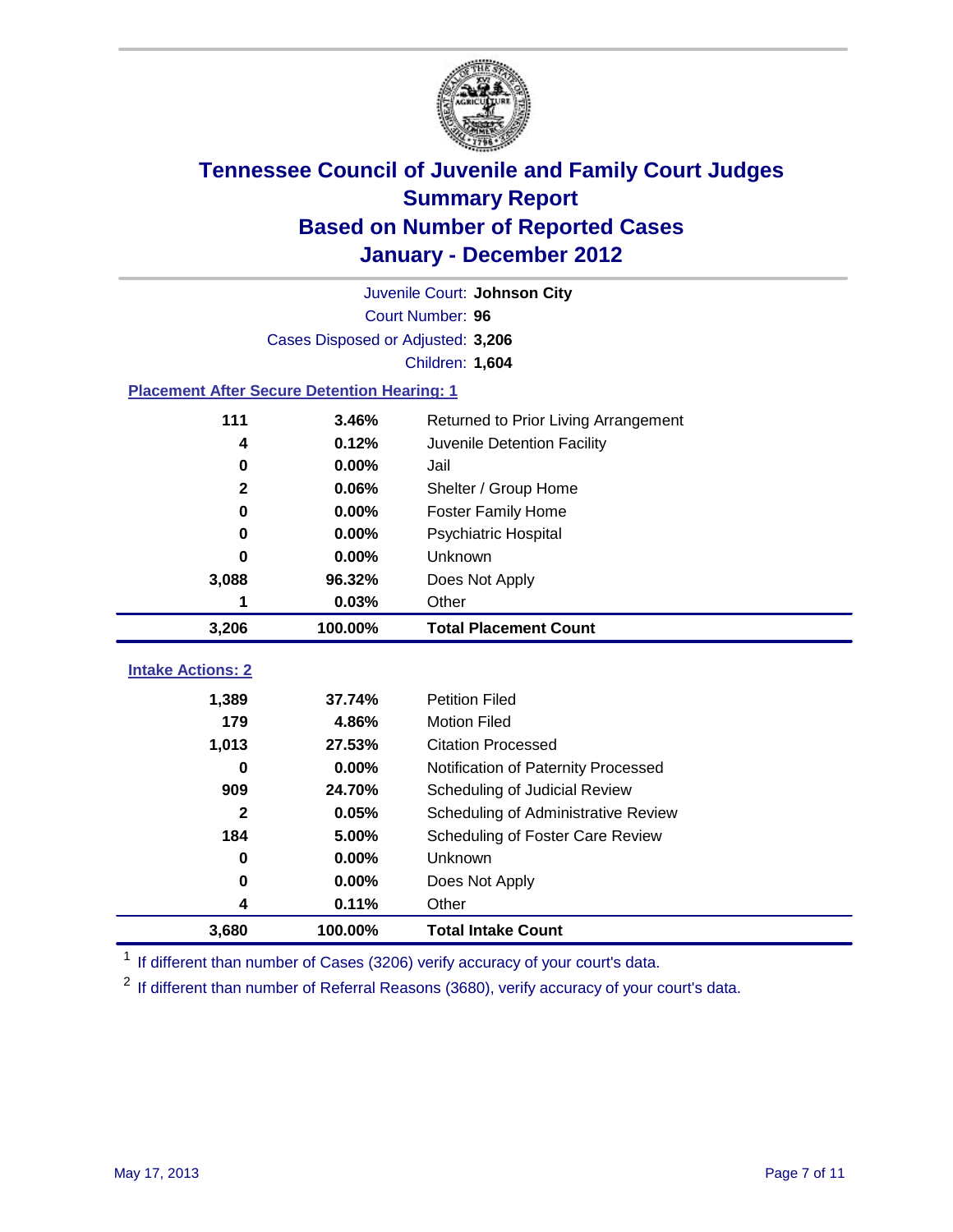

Court Number: **96** Juvenile Court: **Johnson City** Cases Disposed or Adjusted: **3,206** Children: **1,604**

#### **Last Grade Completed by Child: 1**

| 260                                     | 16.21%  | Too Young for School     |  |
|-----------------------------------------|---------|--------------------------|--|
| 14                                      | 0.87%   | Preschool                |  |
| 39                                      | 2.43%   | Kindergarten             |  |
| 38                                      | 2.37%   | 1st Grade                |  |
| 29                                      | 1.81%   | 2nd Grade                |  |
| 26                                      | 1.62%   | 3rd Grade                |  |
| 28                                      | 1.75%   | 4th Grade                |  |
| 43                                      | 2.68%   | 5th Grade                |  |
| 52                                      | 3.24%   | 6th Grade                |  |
| 69                                      | 4.30%   | 7th Grade                |  |
| 78                                      | 4.86%   | 8th Grade                |  |
| 122                                     | 7.61%   | 9th Grade                |  |
| 306                                     | 19.08%  | 10th Grade               |  |
| 307                                     | 19.14%  | 11th Grade               |  |
| 6                                       | 0.37%   | 12th Grade               |  |
| 1                                       | 0.06%   | Non-Graded Special Ed    |  |
| 9                                       | 0.56%   | <b>GED</b>               |  |
| 61                                      | 3.80%   | Graduated                |  |
| 0                                       | 0.00%   | Never Attended School    |  |
| 114                                     | 7.11%   | Unknown                  |  |
| $\mathbf 2$                             | 0.12%   | Other                    |  |
| 1,604                                   | 100.00% | <b>Total Child Count</b> |  |
| <b>Enrolled in Special Education: 1</b> |         |                          |  |

One child could be counted in multiple categories, verify accuracy of your court's data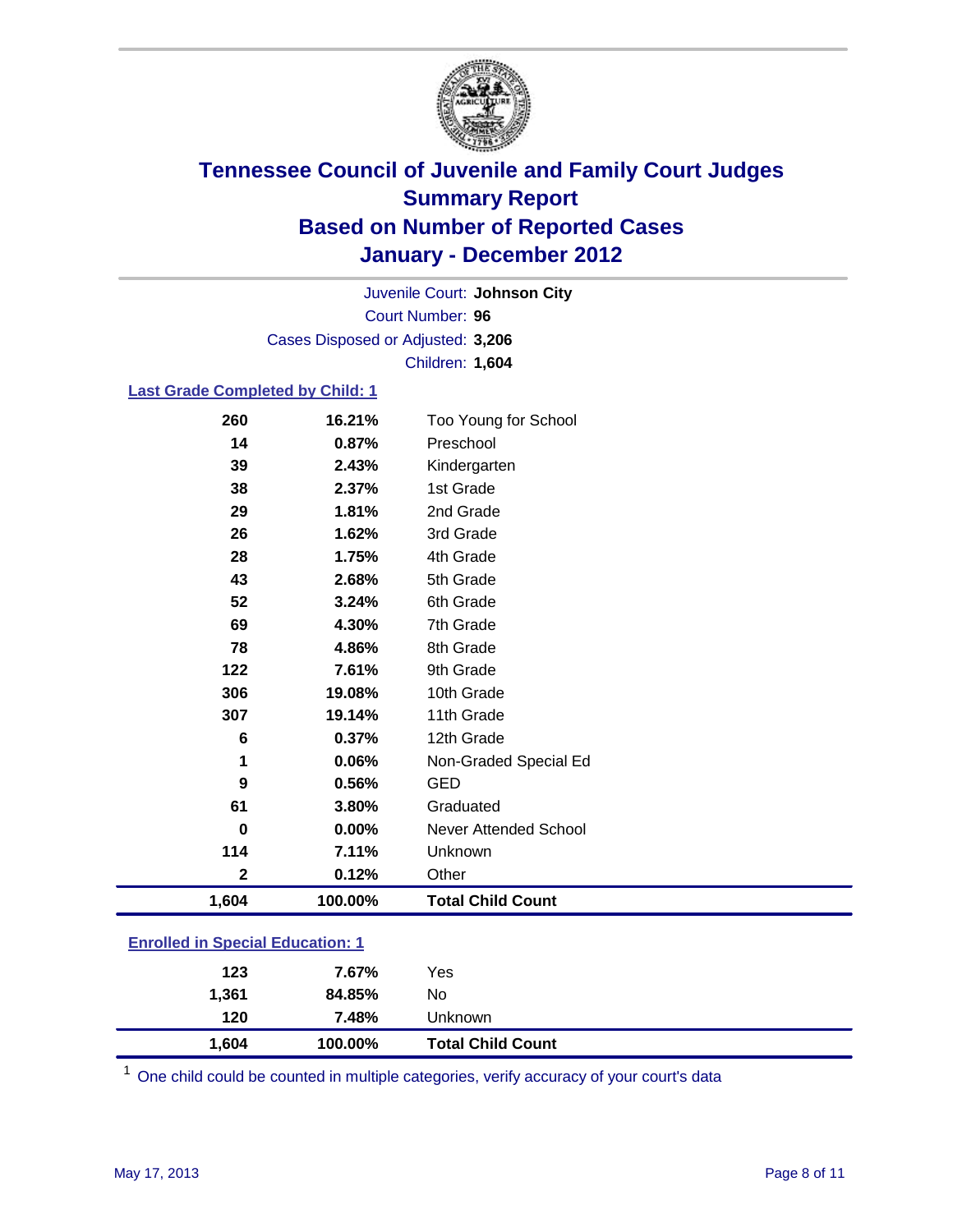

| Juvenile Court: Johnson City |                                   |                           |  |  |
|------------------------------|-----------------------------------|---------------------------|--|--|
|                              | Court Number: 96                  |                           |  |  |
|                              | Cases Disposed or Adjusted: 3,206 |                           |  |  |
|                              | Children: 1,604                   |                           |  |  |
| <b>Action Executed By: 1</b> |                                   |                           |  |  |
| 3,496                        | 95.00%                            | Judge                     |  |  |
| 1                            | 0.03%                             | Magistrate                |  |  |
| 183                          | 4.97%                             | <b>YSO</b>                |  |  |
| 0                            | $0.00\%$                          | Other                     |  |  |
| 0                            | 0.00%                             | Unknown                   |  |  |
| 3,680                        | 100.00%                           | <b>Total Action Count</b> |  |  |

### **Formal / Informal Actions: 1**

| 1,163 | 31.60%   | Dismissed                                        |
|-------|----------|--------------------------------------------------|
| 29    | 0.79%    | Retired / Nolle Prosequi                         |
| 137   | 3.72%    | <b>Complaint Substantiated Delinquent</b>        |
| 222   | 6.03%    | <b>Complaint Substantiated Status Offender</b>   |
| 257   | 6.98%    | <b>Complaint Substantiated Dependent/Neglect</b> |
| 0     | $0.00\%$ | <b>Complaint Substantiated Abused</b>            |
| 0     | $0.00\%$ | <b>Complaint Substantiated Mentally III</b>      |
| 34    | 0.92%    | Informal Adjustment                              |
| 131   | 3.56%    | <b>Pretrial Diversion</b>                        |
| 0     | $0.00\%$ | <b>Transfer to Adult Court Hearing</b>           |
| 0     | 0.00%    | Charges Cleared by Transfer to Adult Court       |
| 809   | 21.98%   | Special Proceeding                               |
| 264   | 7.17%    | <b>Review Concluded</b>                          |
| 577   | 15.68%   | Case Held Open                                   |
| 57    | 1.55%    | Other                                            |
| 0     | $0.00\%$ | Unknown                                          |
| 3,680 | 100.00%  | <b>Total Action Count</b>                        |

<sup>1</sup> If different than number of Referral Reasons (3680), verify accuracy of your court's data.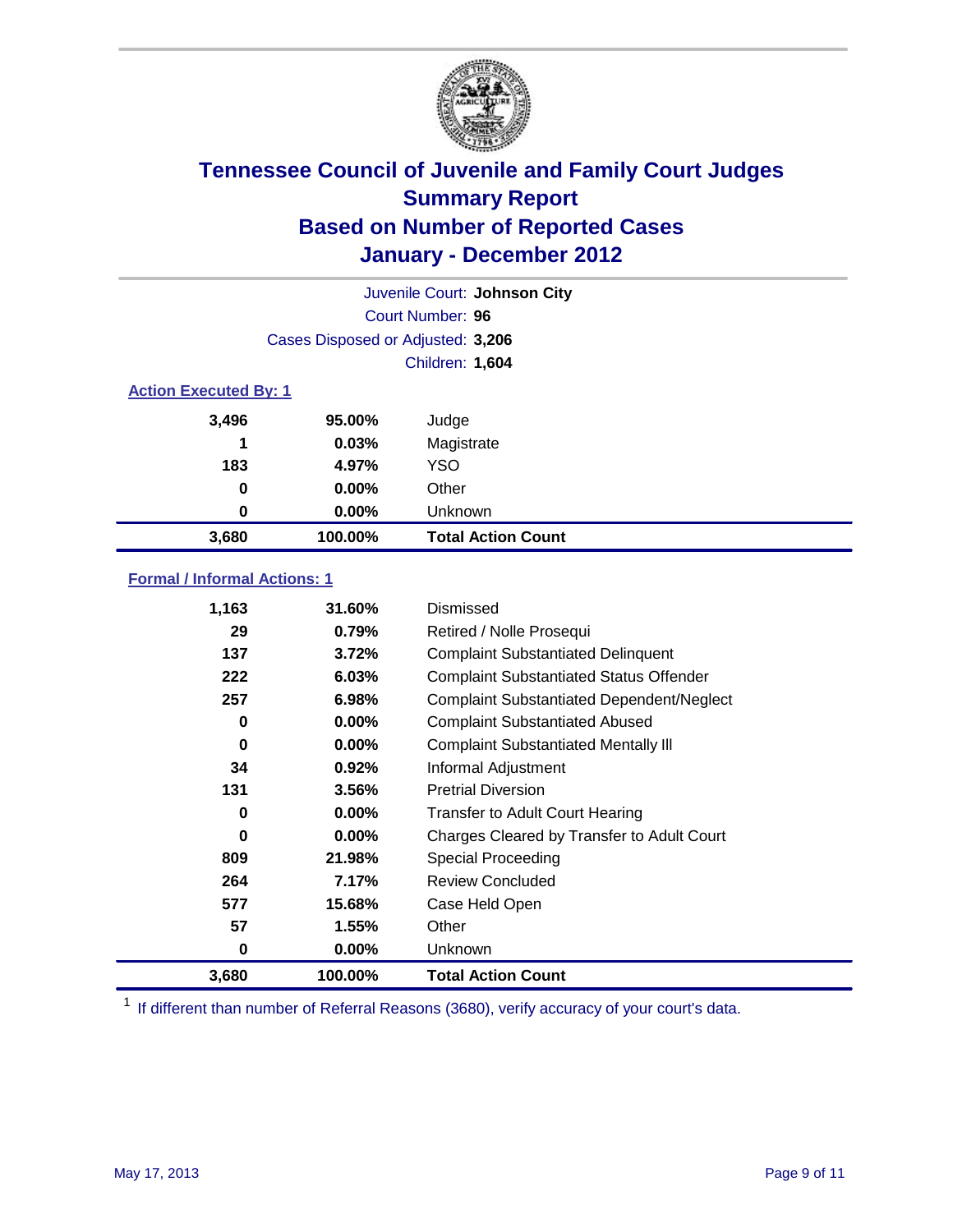

|                       |                                   | Juvenile Court: Johnson City                          |
|-----------------------|-----------------------------------|-------------------------------------------------------|
|                       |                                   | <b>Court Number: 96</b>                               |
|                       | Cases Disposed or Adjusted: 3,206 |                                                       |
|                       |                                   | Children: 1,604                                       |
| <b>Case Outcomes:</b> |                                   | There can be multiple outcomes for one child or case. |
| 906                   | 17.44%                            | <b>Case Dismissed</b>                                 |
| 64                    | 1.23%                             | Case Retired or Nolle Prosequi                        |
| 18                    | 0.35%                             | Warned / Counseled                                    |
| 10                    | 0.19%                             | <b>Held Open For Review</b>                           |
| 282                   | 5.43%                             | Supervision / Probation to Juvenile Court             |
| 1                     | 0.02%                             | <b>Probation to Parents</b>                           |
| 89                    | 1.71%                             | Referral to Another Entity for Supervision / Service  |
| 111                   | 2.14%                             | Referred for Mental Health Counseling                 |
| 62                    | 1.19%                             | Referred for Alcohol and Drug Counseling              |
| 1                     | 0.02%                             | <b>Referred to Alternative School</b>                 |
| 0                     | 0.00%                             | Referred to Private Child Agency                      |
| 590                   | 11.36%                            | Referred to Defensive Driving School                  |
| 0                     | 0.00%                             | Referred to Alcohol Safety School                     |
| 54                    | 1.04%                             | Referred to Juvenile Court Education-Based Program    |
| 16                    | 0.31%                             | Driver's License Held Informally                      |
| 0                     | 0.00%                             | <b>Voluntary Placement with DMHMR</b>                 |
| 0                     | 0.00%                             | <b>Private Mental Health Placement</b>                |
| 0                     | 0.00%                             | <b>Private MR Placement</b>                           |
| 0                     | 0.00%                             | Placement with City/County Agency/Facility            |
| 0                     | 0.00%                             | Placement with Relative / Other Individual            |
| 100                   | 1.92%                             | Fine                                                  |
| 254                   | 4.89%                             | <b>Public Service</b>                                 |
| 23                    | 0.44%                             | Restitution                                           |
| 0                     | 0.00%                             | <b>Runaway Returned</b>                               |
| 21                    | 0.40%                             | No Contact Order                                      |
| 0                     | 0.00%                             | Injunction Other than No Contact Order                |
| 7                     | 0.13%                             | <b>House Arrest</b>                                   |
| 208                   | 4.00%                             | <b>Court Defined Curfew</b>                           |
| 38                    | 0.73%                             | Dismissed from Informal Adjustment                    |
| 88                    | 1.69%                             | <b>Dismissed from Pretrial Diversion</b>              |
| 45                    | 0.87%                             | <b>Released from Probation</b>                        |
| 0                     | 0.00%                             | <b>Transferred to Adult Court</b>                     |
| 0                     | $0.00\%$                          | <b>DMHMR Involuntary Commitment</b>                   |